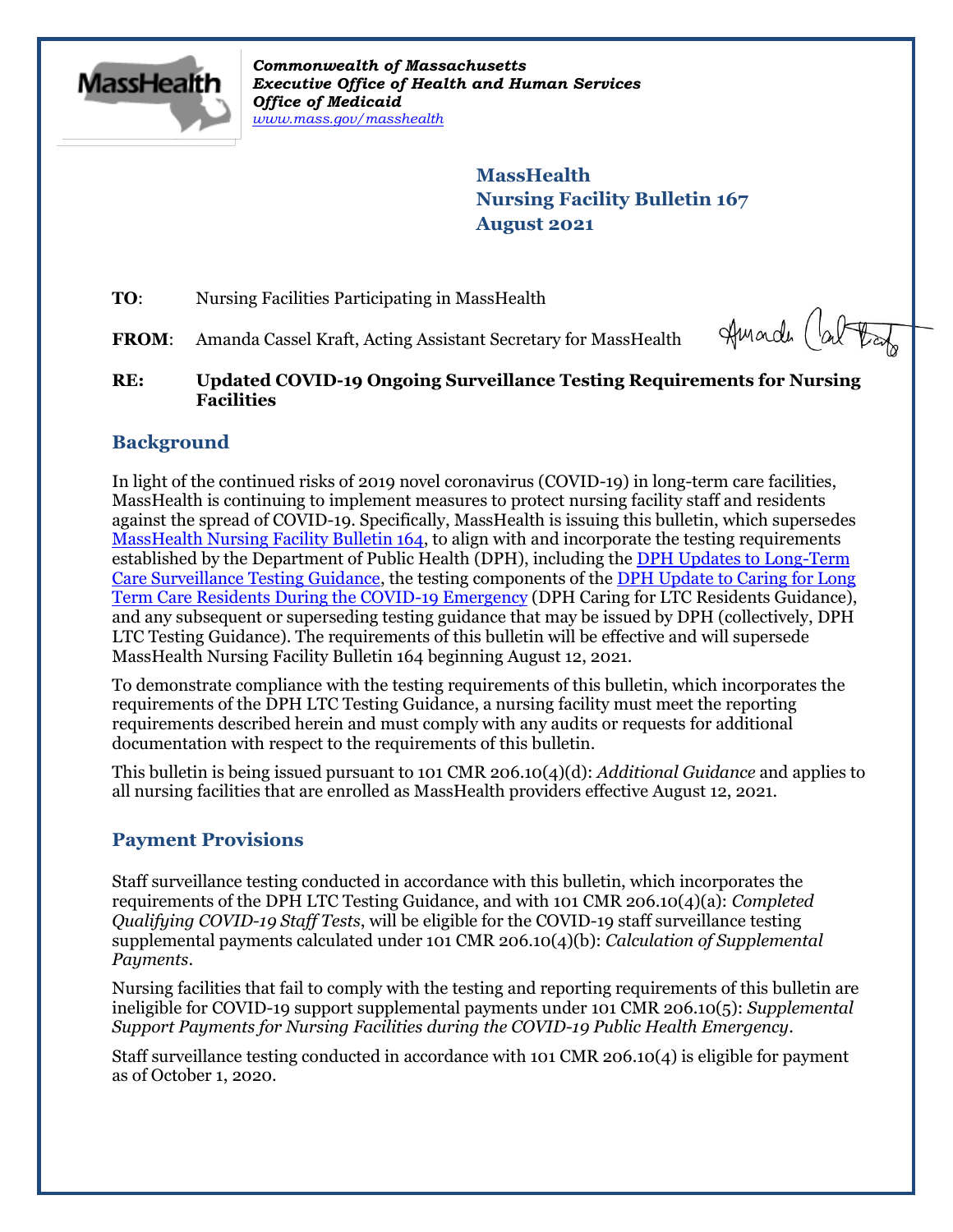**MassHealth Nursing Facility Bulletin 167 August 2021 Page 2 of 7**

Beginning June 3, 2021, the payment used to calculate facilities' monthly supplemental payment for surveillance testing will be \$60 per test, the market rate for the first quarter of calendar year 2021, as determined by EOHHS in accordance with 101 CMR 206.10(4)(b)2. EOHHS will reevaluate the market rate and update the per test payment amount, as necessary, on a quarterly basis.

#### **Testing Requirements**

Nursing facilities must comply with the requirements of the most recent DPH LTC Testing Guidance which may be updated from time to time in response to further recommendations from DPH, the Centers for Medicare & Medicaid Services (CMS), or the Centers for Disease Control and Prevention (CDC). The DPH LTC Testing Guidance and all of its requirements are incorporated into this bulletin by reference. In accordance with the DPH LTC Testing Guidance, nursing facilities must ensure that at least 90% of staff, as defined in the DPH LTC Testing Guidance, **are tested every week. This includes both staff who are fully vaccinated against COVID-19 and staff who are not fully vaccinated against COVID-19**. This testing requirement applies regardless of the positivity rate of the county in which the facility is located.

For the purposes of this bulletin, the term "week" means Thursday at 7:00 a.m. through the following Thursday at 6:59 a.m. The start of each week will be the start of a new week-long testing period. Facilities must report all information requested via the CHIA online survey on a weekly basis.

Additionally, facilities must follow the outbreak testing protocols outlined in the DPH LTC Testing Guidance and, specifically, the DPH Caring for LTC Residents Guidance or any subsequent or superseding guidance. In the event that a facility identifies a COVID-19-positive staff member or resident, it must ensure that all staff and residents regardless of vaccination status are tested, in accordance with the DPH LTC Testing Guidance, specifically at the time of this bulletin's publication, as described in section B of the DPH LTC Testing Guidance and in the DPH Caring for LTC Residents Guidance.

For the purposes of this surveillance testing program, facilities must follow DPH LTC Testing Guidance when determining if recovered staff or residents who have previously tested positive should be re-tested for COVID-19.

#### **Requirement for Nursing Facilities to Facilitate Tests**

A nursing facility must secure or facilitate all COVID-19 staff testing required by this bulletin, and must ensure that the testing is conducted at no cost to the staff members who must be tested. Nursing facilities may not require or encourage staff members to obtain testing on their own time or at their own cost. However, staff members may choose to facilitate and obtain their own testing under certain circumstances (such as through their own primary care practitioner or a rapid testing site due to possible COVID-19 exposure or symptoms). In such circumstances, the nursing facility may count those staff members who were tested elsewhere toward the number of total staff tested in any given testing period in which they also worked at the nursing facility, provided that the nursing facility has a copy of the original laboratory report or other documented evidence from the testing laboratory that supports the completion of the reported COVID-19 testing in that testing period, and provided that each individual staff member is counted only once in any given testing period.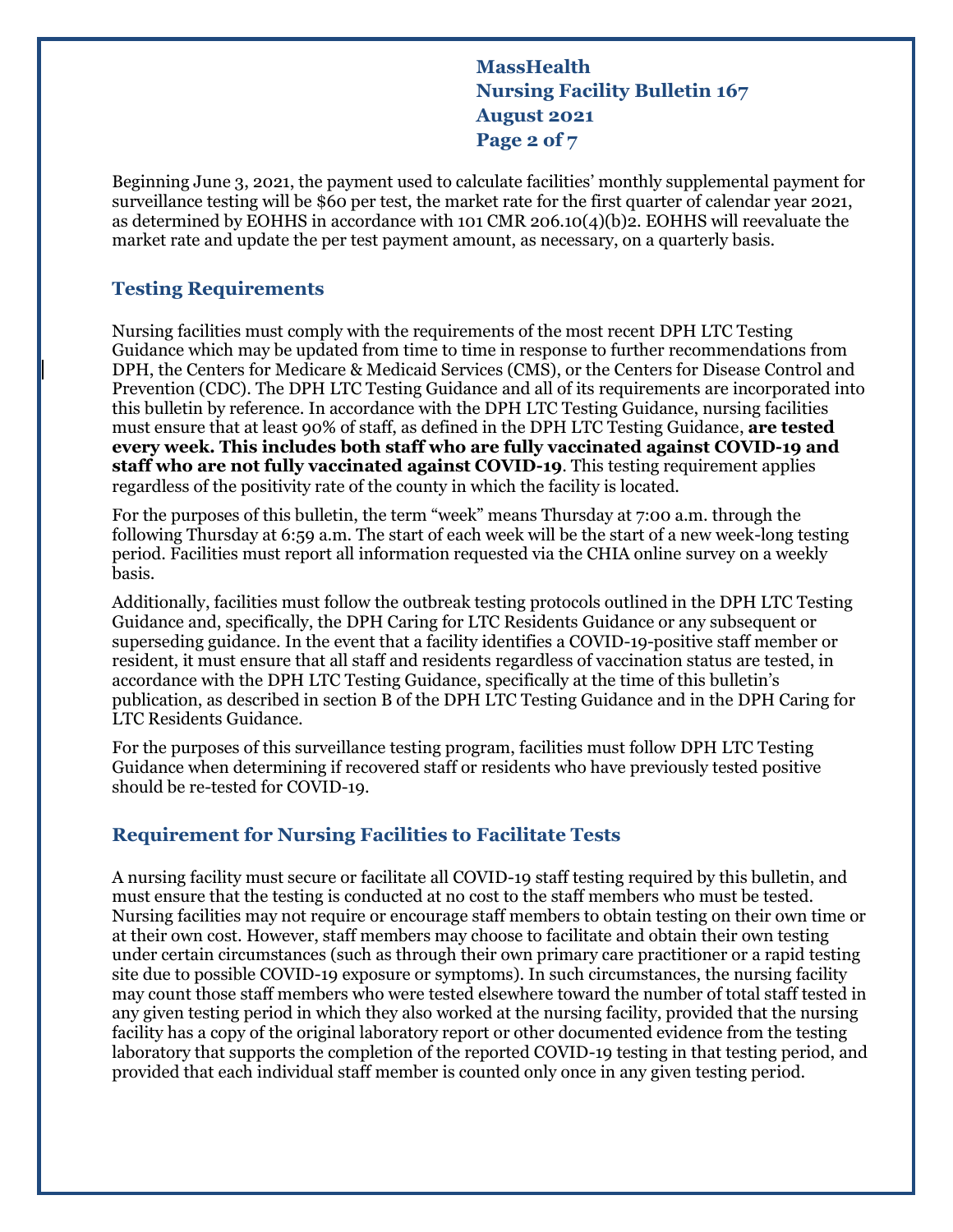# **MassHealth Nursing Facility Bulletin 167 August 2021 Page 3 of 7**

Each nursing facility must provide written notice to all staff that: 1) they are required to participate in surveillance COVID-19 testing, as required under the DPH LTC Testing Guidance; and 2) the facility is prohibited from encouraging, requesting, requiring, or pressuring the staff to obtain such testing on their own time or at their own cost. A high rate of staff tests obtained elsewhere may trigger an audit to ensure that facilities are not pressuring staff to obtain tests elsewhere and have provided adequate notice, as required and as attested to through Appendix A of this bulletin.

Nursing facilities may secure or facilitate testing for its staff using any available method that includes the collection of specimens sufficient for diagnostic testing, the processing of a COVID-19 diagnostic test by an FDA-approved method, and the furnishing of results to all appropriate parties in accordance with DPH and CDC guidance. Except in instances where other testing methods are permitted (such as antigen testing through BinaxNOW) in accordance with the DPH LTC Testing Guidance and, specifically, the DPH Caring for LTC Residents Guidance or any subsequent or superseding guidance, the test used must be able to detect SARS-CoV-2 virus, with a polymerase chain reaction (PCR) of greater than 95% sensitivity and greater than 90% specificity, within 48 hours of conducting the test, as required in the DPH LTC Testing Guidance.

Only such PCR tests for staff will be used to calculate the supplemental payments calculated under 101 CMR 206.10(4)(b): *Calculation of Supplemental Payments.* Nursing facilities may partner or contract with entities including, but not limited to, hospitals, community health centers, ambulance/emergency medical services providers, clinical laboratories, or other entities able to provide COVID-19 testing services. Nursing facilities may, but are not required to, partner with other MassHealth-enrolled providers.

## **Reporting Requirements and Attestation Requirements**

Nursing facilities must complete the attestation and reporting requirements of this provider bulletin, as further described below.

An administrator or other appropriate representative from each nursing facility must submit a signed and scanned copy of the executed attestation, attached to this nursing facility bulletin as Appendix A, as well as a report, including all of the information described below, using the prescribed reporting form, via CHIA's online [COVID-19 LTC Surveillance Testing](https://survey.alchemer.com/s3/6242598/COVID-Surveillance-Testing-v2) survey, **by 12:00 p.m. every Friday**. The reporting form will require facilities to submit testing information for each testing period, consisting of the week immediately preceding the submission date. **The first such submission due in accordance with this bulletin is due Friday, August 20, 2021, and applies to the testing period running from August 12, 2021, through August 19, 2021.** *A login is not required to access the online survey*. With reasonable notice to all nursing facilities, EOHHS may change the format and manner in which nursing facilities are required to submit reporting.

Facilities should report no more than one test result per person per week-long testing period. If a person was tested multiple times in a week, the facility should report the most recent test result.

Specifically, the nursing facility must provide all information requested on the online survey, which may include the following.

- 1. The number of total staff who worked during each week-long testing period covered by the submission, and the number of such staff who
	- a. tested positive for COVID-19;
	- b. tested negative for COVID-19;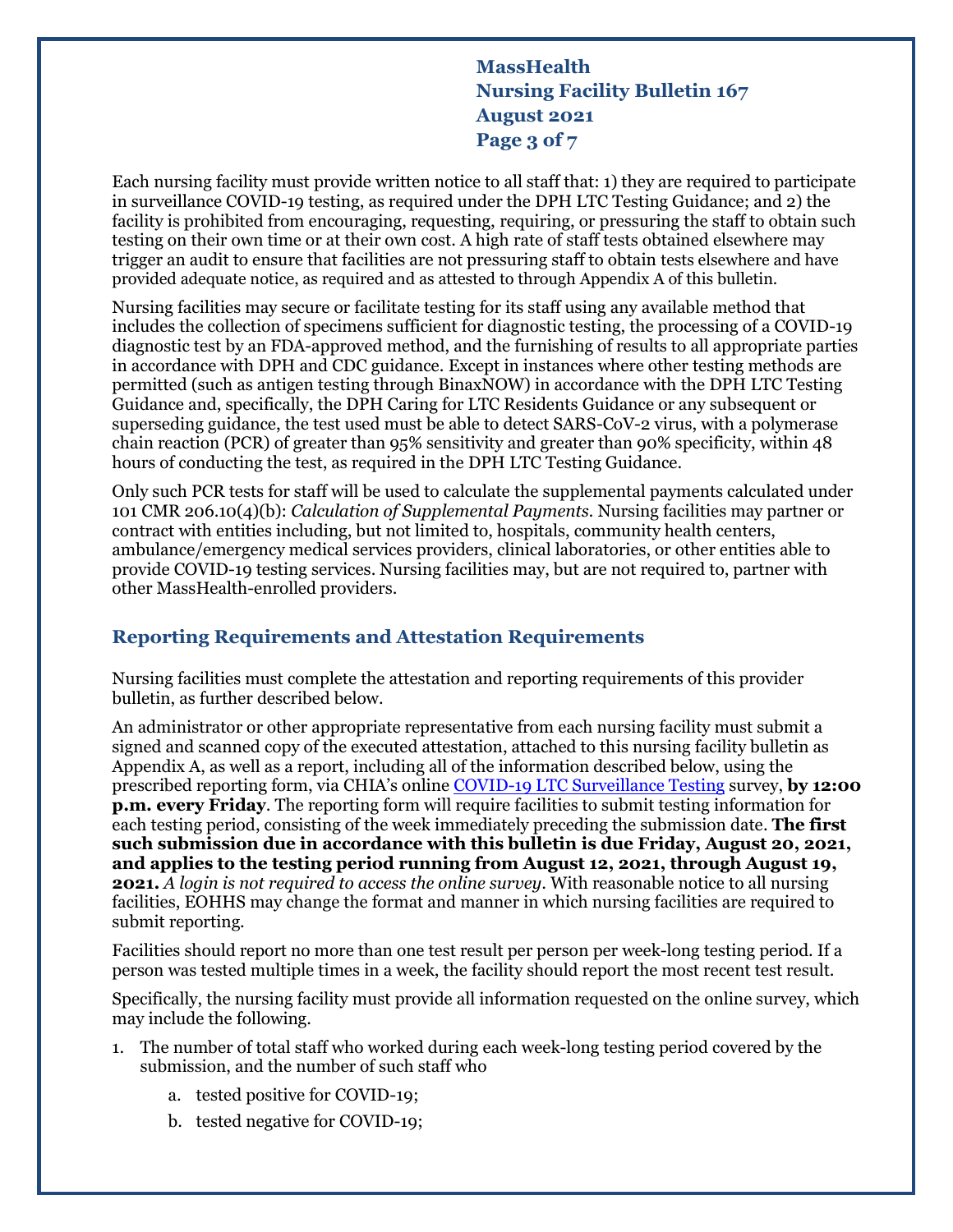# **MassHealth Nursing Facility Bulletin 167 August 2021 Page 4 of 7**

- c. had inconclusive results;
- d. have previously tested positive for COVID-19 and were not required to be retested under the DPH LTC Testing Guidance;
- e. were identified as exposed to a staff person or resident who tested positive for COVID-19, and were required to be tested under the DPH LTC Testing Guidance;
- f. were not tested and have not previously tested positive for COVID-19;
- g. were tested through a method that was secured, facilitated, or funded by the nursing facility; and
- h. were tested through a method that was not secured, facilitated, or funded by the nursing facility.
- 2. All partner providers or entities involved in any of the completed testing secured, facilitated, or funded by the nursing facility.
- 3. Confirmation that the nursing facility has provided notice to all staff that, at a minimum, informed them that they may be required to receive COVID-19 testing and that the facility may not encourage, request, require, or pressure staff to obtain testing at their own cost or on their own time.
- 4. Such other information as required and requested by EOHHS through the online survey submission tool.

Nursing facilities that have not received complete test results by the relevant reporting deadline must still submit the report by the reporting deadline, report as pending any test results that they are still waiting to receive, and resubmit the report with the required testing results through the online survey within two business days of receipt of the completed results.

## **Applicable Sanctions and Enforcement**

All information included in the reports is subject to verification and audit by MassHealth. If MassHealth determines that a nursing facility provider has made false or misleading representations through the submissions required by this bulletin, MassHealth may pursue sanctions against such provider under 130 CMR 450.238: *Sanctions: General*. Additionally, in accordance with 130 CMR 450.235: *Overpayments*, MassHealth may recoup as an overpayment any payments made under 101 CMR 206.10(4), if it determines that payments were made for tests that did not occur or could not be verified.

For the purposes of determining non-compliance triggering such disallowance of further payments under 101 CMR 206.10(6): *Disallowance of COVID-19-Related Payments*, MassHealth will consider only staff testing threshold compliance and complete and timely reporting compliance. Compliance with testing requirements for residents or staff that have had an exposure or are determined close contacts, and compliance with outbreak testing pursuant to DPH LTC Testing Guidance will not be considered when determining eligibility or disallowance of the supplemental payments described in this section. The disallowance of payments in accordance with 101 CMR 206.10(6) is effective for testing periods on and after October 15, 2020.

MassHealth reserves the right to request and review documentation, conduct onsite audits, or use any information available to it to determine if a facility is in compliance with its submissions under this bulletin.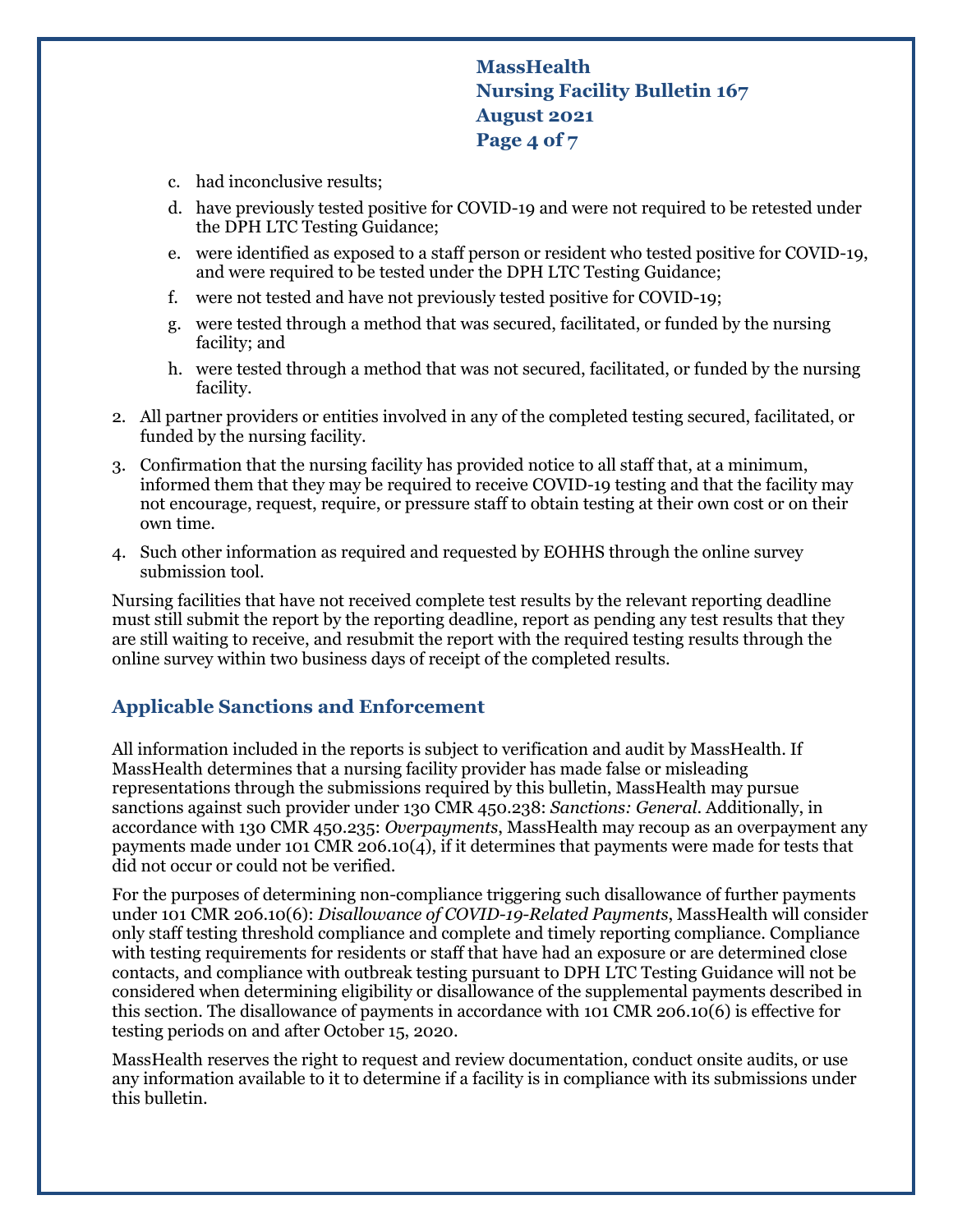**MassHealth Nursing Facility Bulletin 167 August 2021 Page 5 of 7**

MassHealth will refer providers to the Medicaid Fraud Division in the Attorney General's Office, as appropriate.

# **MassHealth Website**

This bulletin is available on th[e MassHealth Provider Bulletins](http://www.mass.gov/masshealth-provider-bulletins) web page.

[Sign up](https://www.mass.gov/forms/email-notifications-for-provider-bulletins-and-transmittal-letters) to receive email alerts when MassHealth issues new bulletins and transmittal letters.

## **Questions**

.

If you have questions about the information in this bulletin, please email your inquiry to [CHIANursingFacilityData@massmail.state.ma.us.](mailto:CHIANursingFacilityData@massmail.state.ma.us)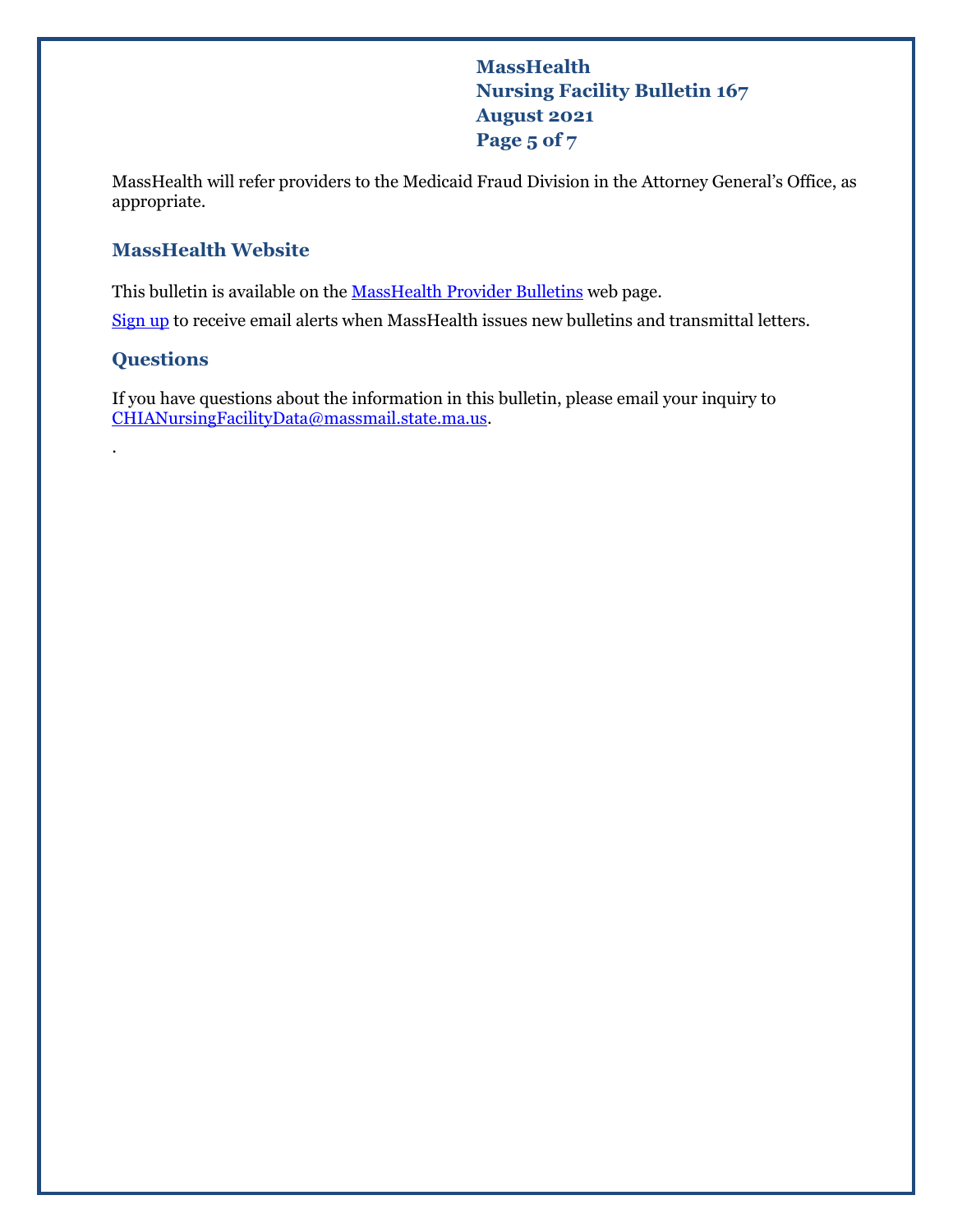# **MassHealth Nursing Facility Bulletin 167 August 2021 Page 6 of 7**

### **Appendix A**

## **Nursing Facility Provider Attestation to COVID-19 Testing Policies**

I, hereby certify under the pains and penalties of perjury that I am the administrator or other duly authorized officer or representative of , located at (hereinafter "nursing facility"), and that the information provided in this attestation is a true and accurate representation of the COVID-19 testing procedure implemented and COVID-19 testing results at such nursing facility. Specifically, I represent and warrant that:

The nursing facility completed the required testing for COVID-19 for the nursing facility's staff that worked during the relevant weekly testing period, beginning \_\_\_\_\_\_\_\_\_\_\_, in accordance with all applicable requirements of MassHealth Nursing Facility Bulletin 167.

The nursing facility completed the required testing for COVID-19 for residents of the nursing facility that were symptomatic or exposed to staff or other residents that were identified as COVID-19 positive during the relevant weekly testing period, beginning \_\_\_\_\_\_\_\_\_\_\_, in accordance with all applicable requirements of MassHealth Nursing Facility Bulletin 167.

The report accompanying this attestation and submitted to MassHealth via the Center for Health Information and Analysis (CHIA) submissions portal online survey to demonstrate compliance with the requirements of MassHealth Nursing Facility Bulletin 167 is complete and accurate.

#### **Under the pains and penalties of perjury, I hereby certify that the above information is true and correct.**

Printed Name \_\_\_\_\_\_\_\_\_\_\_\_\_\_\_\_\_\_\_\_\_\_\_\_\_\_

Title  $\Box$ 

Signature \_\_\_\_\_\_\_\_\_\_\_\_\_\_\_\_\_\_\_\_\_\_\_\_\_\_

Date  $\Box$